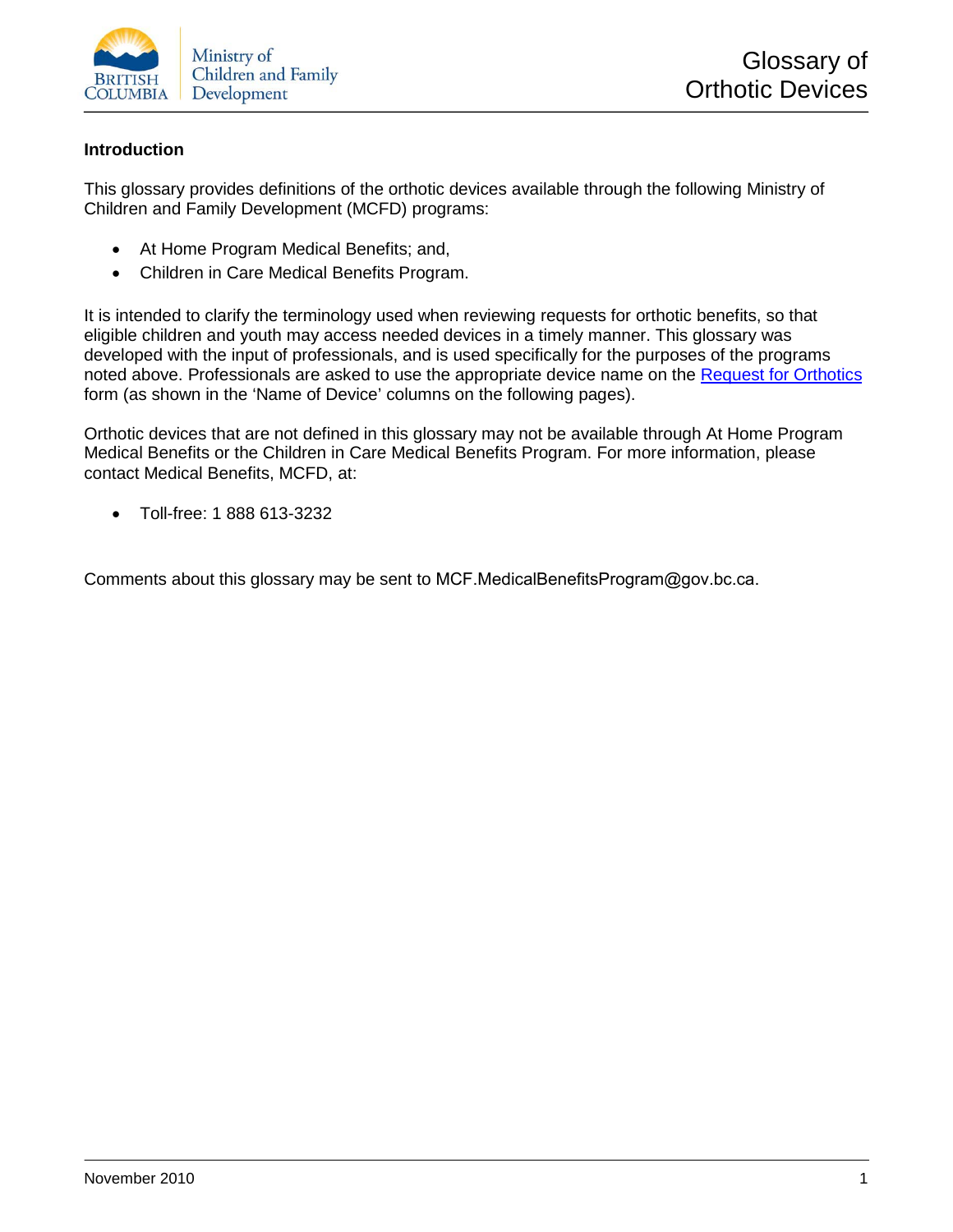

#### **General Orthotics**

| Name of<br><b>Device</b> | <b>Purpose</b>                                                                                                                                               | <b>Body Part(s)</b><br><b>Encompassed</b>              | <b>Other Key Features</b>                                                                                                                                                                                                                                                          |
|--------------------------|--------------------------------------------------------------------------------------------------------------------------------------------------------------|--------------------------------------------------------|------------------------------------------------------------------------------------------------------------------------------------------------------------------------------------------------------------------------------------------------------------------------------------|
| Orthotic <sup>1</sup>    | To provide support, protection or<br>correction to limbs and/or joints,<br>in order to improve function,<br>decrease pain and/or increase<br>range of motion | Varies, depending<br>on the type of<br>orthotic device | Externally applied device<br>May be fabricated from:<br>$\bullet$<br>high-temperature<br>$\circ$<br>material that is<br>molded onto plaster<br>molds of the body<br>part, or;<br>low-temperature<br>$\circ$<br>material that can be<br>heated and molded<br>directly onto the body |
| Dynamic<br>Device        | To assist in muscle movement                                                                                                                                 | Varies, depending<br>on the type of<br>device          | Permits motion<br>$\bullet$<br>May have a dual- or<br>$\bullet$<br>bilateral-tension-providing<br>mechanism<br>Includes the use of<br>outrigger devices that<br>serve as a point of<br>attachment for energy-<br>storing materials (e.g.,<br>springs, rubber bands)                |
| <b>Static</b><br>Device  | To serve as a rigid support, in<br>order to protect, immobilize and<br>prevent or correct contractures                                                       | Varies, depending<br>on the type of<br>device          | Does not permit motion                                                                                                                                                                                                                                                             |

<span id="page-1-0"></span>1 This includes devices commonly referred to as "splints."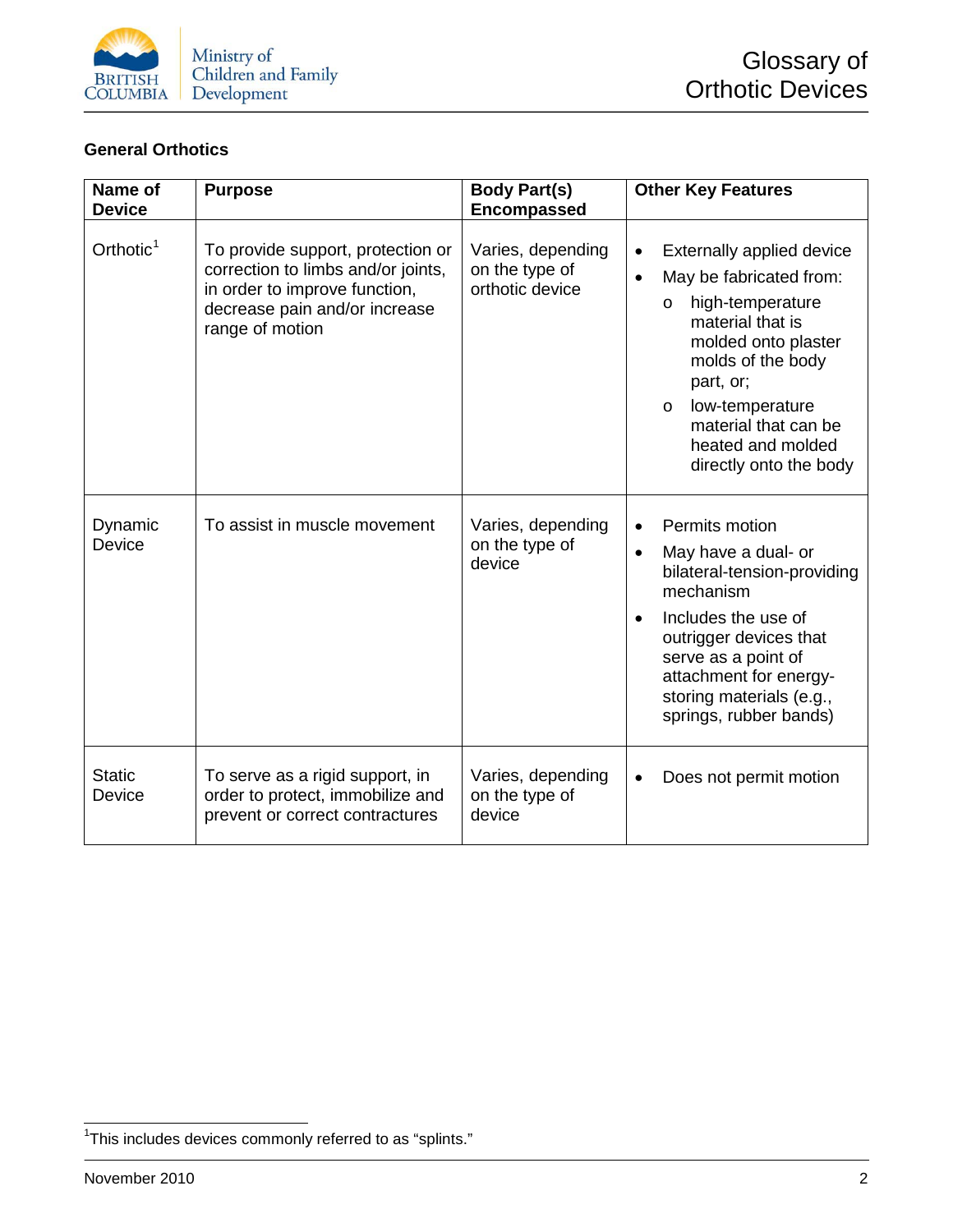

# **Upper-Extremity Devices**

| Name of<br><b>Device</b>          | <b>Purpose</b>                                                                                                                  | <b>Body Part(s)</b><br><b>Encompassed</b>                                                           | <b>Other Key Features</b>                                                                                                                                                                                                                                                                                                                                                                        | <b>Dynamic</b><br>or Static |
|-----------------------------------|---------------------------------------------------------------------------------------------------------------------------------|-----------------------------------------------------------------------------------------------------|--------------------------------------------------------------------------------------------------------------------------------------------------------------------------------------------------------------------------------------------------------------------------------------------------------------------------------------------------------------------------------------------------|-----------------------------|
| Cervical<br>Collar <sup>2</sup>   | To secure the cervical<br>vertebrae in a neutral<br>position, in order to<br>prevent cervical flexion,<br>extension or rotation | Encircles the<br>neck, supporting<br>the chin and<br>occipital area                                 | May be fabricated<br>$\bullet$<br>using plastic, foam or<br>plastazole materials<br>Types of cervical<br>$\bullet$<br>collars include:<br>Soft Collar<br>$\circ$<br>Rigid Collar (e.g.,<br>$\circ$<br>Philadelphia, Miami<br>J, Atlas, Patriot)<br><b>Supportive Collar</b><br>$\circ$<br>(e.g., Headmaster)<br>Halo / Sterno-<br>$\circ$<br>Occipital<br>Mandibular<br>Immobilization<br>Collar | Either                      |
| Wrist-Hand<br>Resting<br>Orthotic | To keep the wrist and<br>hand in a neutral position<br>and protect them during<br>times of rest and healing                     | Wrist and hand                                                                                      | N/A                                                                                                                                                                                                                                                                                                                                                                                              | <b>Static</b>               |
| Wrist<br>Orthotic                 | To provide support and<br>immobilization of the<br>wrist, leaving the fingers<br>and/or thumb free                              | Wrist and/or<br>thumb                                                                               | In some cases, the<br>thumb may also be<br>immobilized to improve<br>function                                                                                                                                                                                                                                                                                                                    | <b>Static</b>               |
| Orthotic                          | Wrist-Hand   To provide grasp and<br>release, despite some<br>degree of hand paralysis                                          | Hand (including<br>fingers) and<br>wrist,<br>terminating at<br>the distal portion<br>of the forearm | N/A                                                                                                                                                                                                                                                                                                                                                                                              | Dynamic                     |

<span id="page-2-0"></span> $2$  This includes devices commonly referred to as "neck braces" or "neck splints."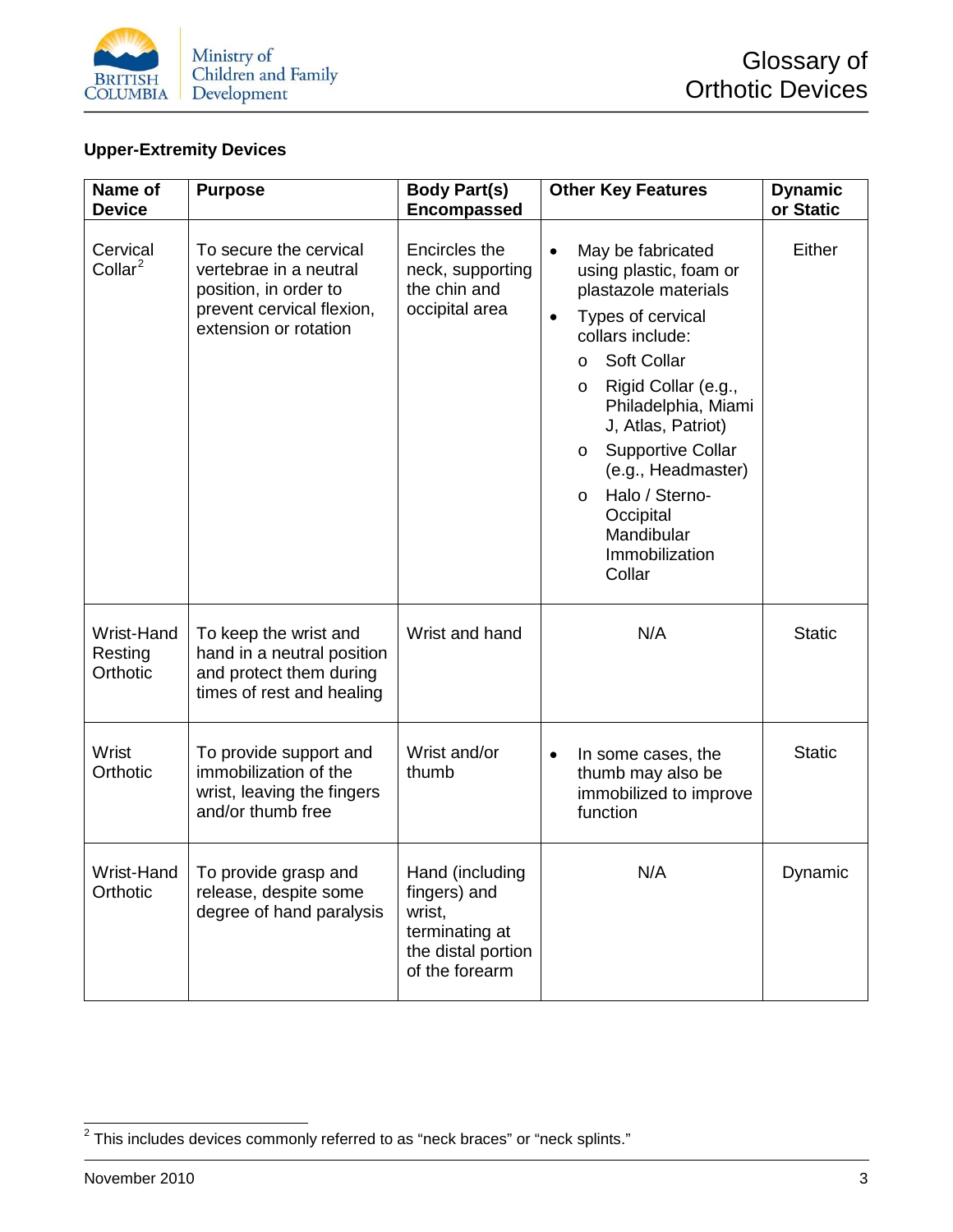

# **Upper-Extremity Devices con't**

| Name of<br><b>Device</b> | <b>Purpose</b>                                                                                                                                                                 | <b>Body Part(s)</b><br><b>Encompassed</b>         | <b>Other Key Features</b>                                                                                                                                  | <b>Dynamic</b><br>or Static |
|--------------------------|--------------------------------------------------------------------------------------------------------------------------------------------------------------------------------|---------------------------------------------------|------------------------------------------------------------------------------------------------------------------------------------------------------------|-----------------------------|
| Hand<br>Orthotic         | <b>Dynamic Hand Orthotic:</b><br>To maintain support<br>while providing corrective<br>force in positioning the<br>fingers, assisting weak<br>motor finger-extensor<br>function | Hand (including<br>fingers)                       | Used with outrigger<br>supports, cuffs, elastic<br>threads, rubber bands and<br>hook applications for their<br>function in providing<br>dynamic assistance | Dynamic                     |
|                          | <b>Static Hand Orthotic:</b><br>To provide rigid support,<br>in order to protect and<br>immobilize the thumb                                                                   | Hand and<br>thumb<br>(excluding other<br>fingers) | N/A                                                                                                                                                        | <b>Static</b>               |

#### **Lower-Extremity Devices**

| Name of                                       | <b>Purpose</b>                                                                                                                                                      | <b>Body Part(s)</b>                                               | <b>Other Key</b>                                             |
|-----------------------------------------------|---------------------------------------------------------------------------------------------------------------------------------------------------------------------|-------------------------------------------------------------------|--------------------------------------------------------------|
| <b>Device</b>                                 |                                                                                                                                                                     | <b>Encompassed</b>                                                | <b>Features</b>                                              |
| Low-<br>Temperature<br>Ankle-Foot<br>Orthotic | <b>Articulating Low-Temperature</b><br><b>Ankle-Foot Orthotic:</b><br>To maintain appropriate<br>alignment, provide stability and<br>allow ankle motion during gait | Ankle and foot (may extend<br>to the area just below the<br>knee) | Fabricated from low-<br>temperature<br>material <sup>3</sup> |
|                                               | Non-Articulating Low-<br><b>Temperature Ankle-Foot</b><br>Orthotic:<br>To provide rigid support, in<br>order to immobilize and protect<br>the ankle joint           | Ankle and foot (may extend<br>to the area just below the<br>knee) | Fabricated from low-<br>temperature<br>material <sup>3</sup> |

<span id="page-3-0"></span> $3$  Requests for ankle-foot orthoses that are:

<sup>•</sup> fabricated from high-temperature material, and;<br>• required for at least one year and throughout the

<sup>•</sup> required for at least one year and throughout the day,

should be forwarded to PharmaCare.